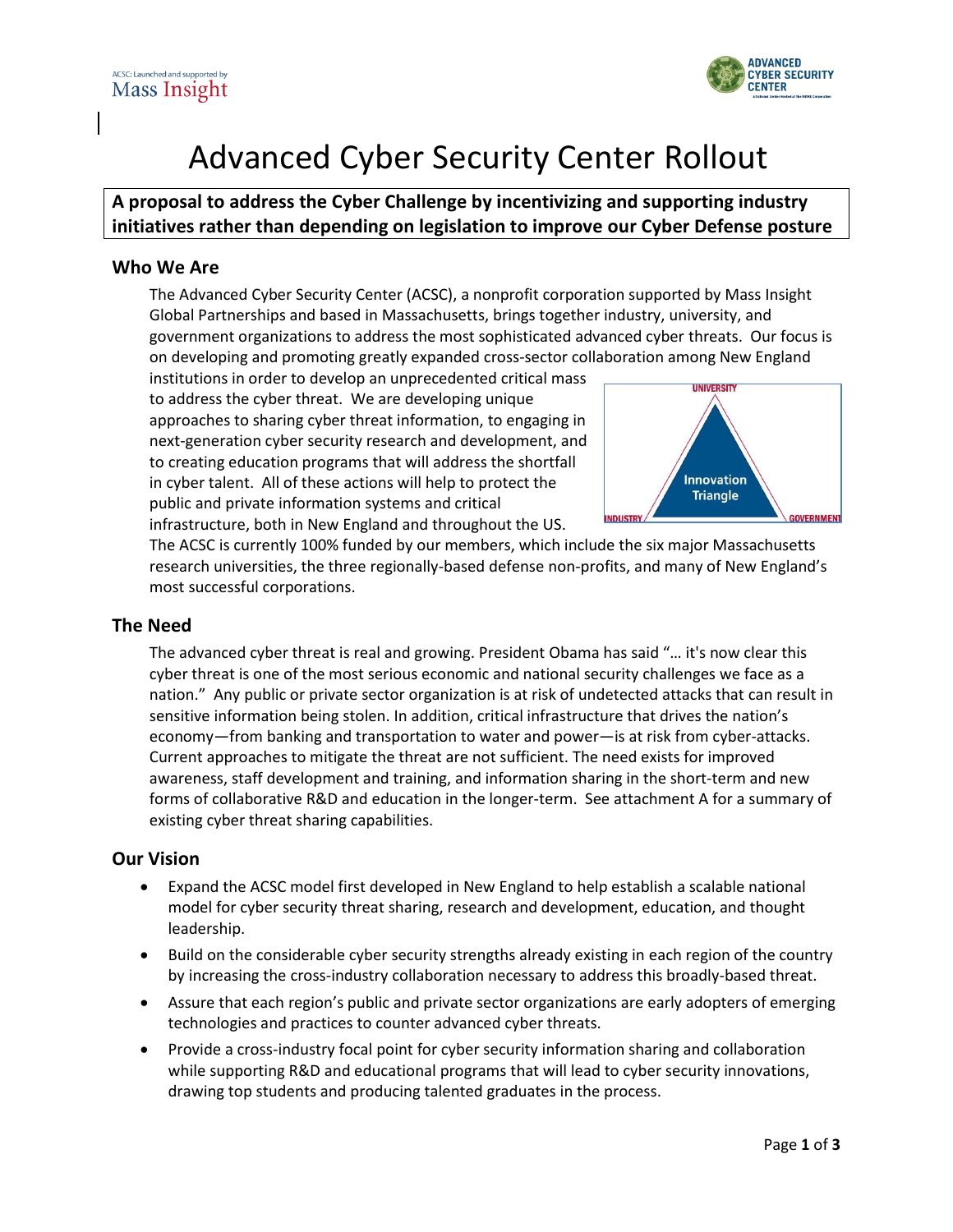



#### **Foundations of our Strategy**

The ACSC Rollout strategy is built upon three key facts:

- 1. Cyber security is a national security and economic issue. Organizations of all sizes and in many different sectors are vulnerable to cyber attacks. These attacks are causing billions of dollars of damage to individuals and businesses, and cyber adversaries are stealing intellectual property and sensitive information that can impact economic and national security. The threat is based on a broad combination of technology, economic, legal, public policy, and national security issues. *Addressing this threat will require a coordinated effort among many public and private organizations with diverse capabilities.*
- 2. *A new national strategy that incentivizes and supports industry initiatives rather than depending on legislation best positions us to take on the cyber challenge*. Each region has a unique combination of leading public and private institutions with varying capabilities in high technology, management, law, economics, finance, human behavior, and public policy. All of these areas are critical for addressing the cyber threat.
- 3. The ACSC model employs a new research and information-sharing paradigm. The advanced cyber threat is too complex for any one entity to try to solve. *The ACSC takes a collaborative approach in which a manageable group of organizations shares real-time information through trusted relationships and a non-disclosure agreement.* Our universities connect with businesses on a pre-competitive basis, with the support and participation of government, to work together on next-generation research that shapes the commercial marketplace.

#### **Specific Proposal**

A national ACSC rollout could be accomplished with the following steps:

- Rollout four (4) regional ACSCs throughout the country to maintain the ACSC model, utilizing personal connections to create trusted relationships as the basis for cross industry sharing.
- Offer a matching program, providing \$1 to 1 in federal funding to match private industry funding up to a maximum of \$1M federal funding annually per regional entity to incentivize industry players to invest in their own cyber protection.
- Fund development of ACSC collaboration/support tools to create a federation of independent but cooperative ACSCs, utilizing similar threat repositories, legal agreements and management tools, minimizing redundant costs and maximizing speed of execution.
- Commit to three year program funding.
- Total three year federal cost of \$12M. \$1M/year for each regional entity.

#### **Next Steps**

Representatives of Mass Insight and the ACSC will be happy to meet to discuss next steps.